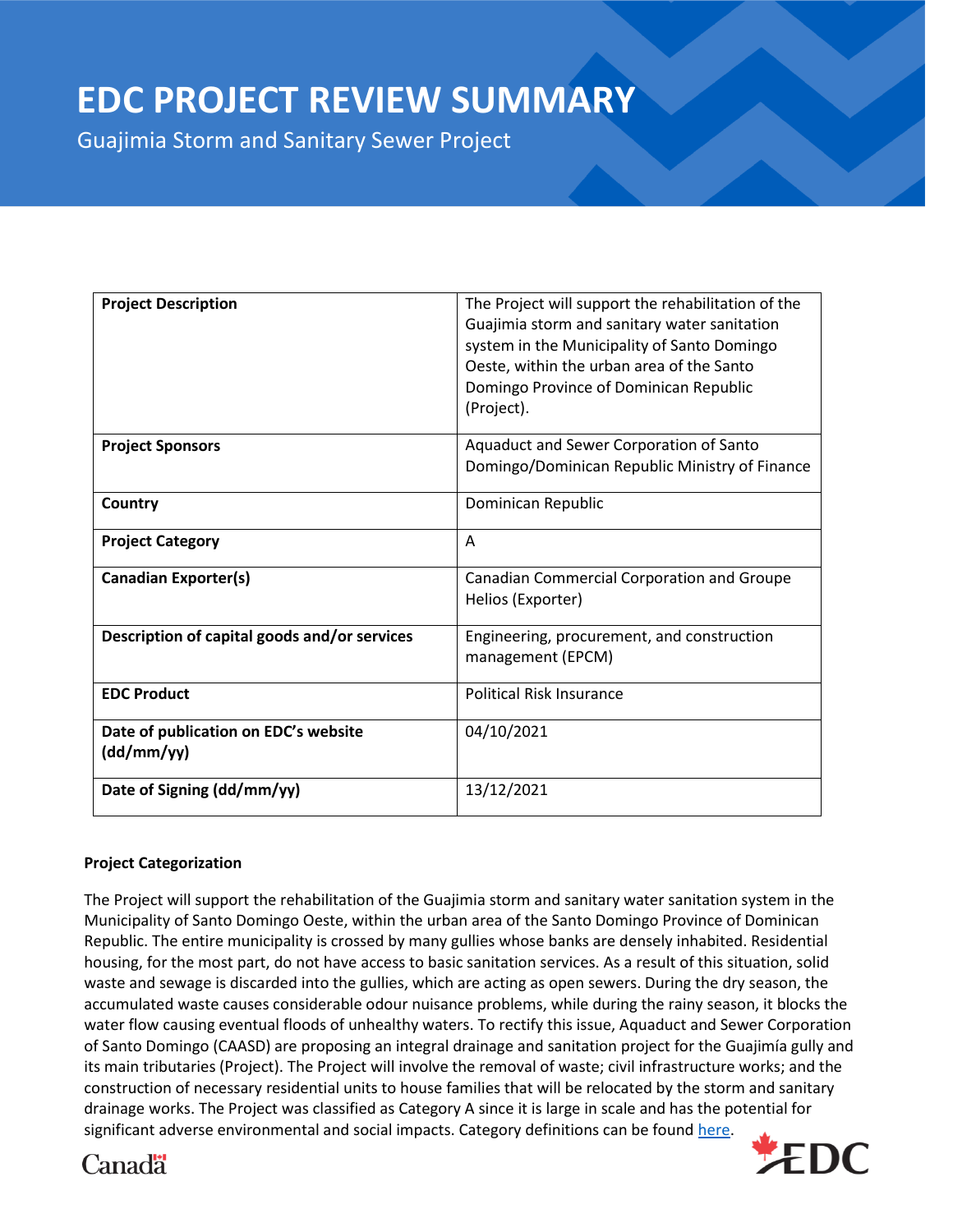# **Summary of EDC's Review**

EDC reviewed the Project in accordance with the Environmental and Social Review Directive (ESRD) and Equator Principles (EP4) and has determined that the Project has been designed in compliance with applicable host country environmental requirements, IFC Performance Standards and with the Equator Principles. To reach this conclusion, EDC reviewed Project Environmental and Social Impact Assessments, independent environmental and social due diligence reports and project management plans. A site visit was not completed by ESRM given the ongoing travel restrictions caused by Covid-19.

# **Summary of Key Environmental and Social Risks and Mitigants**

EDC due diligence determined that the Project Sponsor and Exporter have demonstrated a strong capacity to manage their environmental and social risks and have suitably avoided and minimized impacts per the mitigation hierarchy. The following table summarizes key risks identified for the Project along with the most pertinent mitigations that were applied for each.

| <b>Key Risk</b>                                                                                                                                                                                                           | <b>Key Mitigants</b>                                                                                                                                                                                                                                                                                                                                                                                                                                                      |
|---------------------------------------------------------------------------------------------------------------------------------------------------------------------------------------------------------------------------|---------------------------------------------------------------------------------------------------------------------------------------------------------------------------------------------------------------------------------------------------------------------------------------------------------------------------------------------------------------------------------------------------------------------------------------------------------------------------|
| Land Acquisition & Physical Displacement - The<br>Project will require the acquisition of land and<br>resettlement will be required and is unavoidable.                                                                   | Project will implement a Resettlement<br>$\bullet$<br>Action Plan (RAP) in alignment with IFC<br>Performance Standard 5.<br>The RAP, amongst other items, includes:<br>$\bullet$<br>roles and responsibilities; an inventory of<br>affected individuals; a compensation<br>framework; livelihood restoration;<br>grievance mechanism; and monitoring.                                                                                                                     |
| Community Health, Safety and Security - The<br>Project will result in construction related risks<br>that are typical with linear infrastructure projects<br>such as traffic, worker influx, gender-based and<br>security. | Fit for purpose occupational health and<br>$\bullet$<br>safety (OHS) and Influx Management Plan<br>management plans and technical oversight<br>to manage construction.<br>Implement procedures for responding and<br>$\bullet$<br>investigating allegations of sexual<br>harassment and gender-based violence, as<br>well as training of employees and<br>contractors of same.<br>Implement security operational plans in<br>alignment with international best practices. |
| Solid and Liquid Waste Management: Removal<br>of solid waste from gullies and related potential<br>for water quality impacts.                                                                                             | Implement a Waste Management Plan in<br>$\bullet$<br>alignment with international standards.<br>Workforce Management Plan (WMP) will<br>$\bullet$<br>integrate with Project OHS and emergency<br>response plans, and include items related to<br>monitoring, and hazardous waste.                                                                                                                                                                                         |
| Labour and Working Conditions: Employment of<br>approximately 500 employees in construction,<br>management, engineer and heavy equipment<br>and general labour roles.                                                     | Exporter will be responsible for labour<br>$\bullet$<br>management and working conditions and<br>will implemented several plans and policy in<br>alignment with international standards. This<br>will include items such as workers grievance<br>system and management controls around                                                                                                                                                                                    |